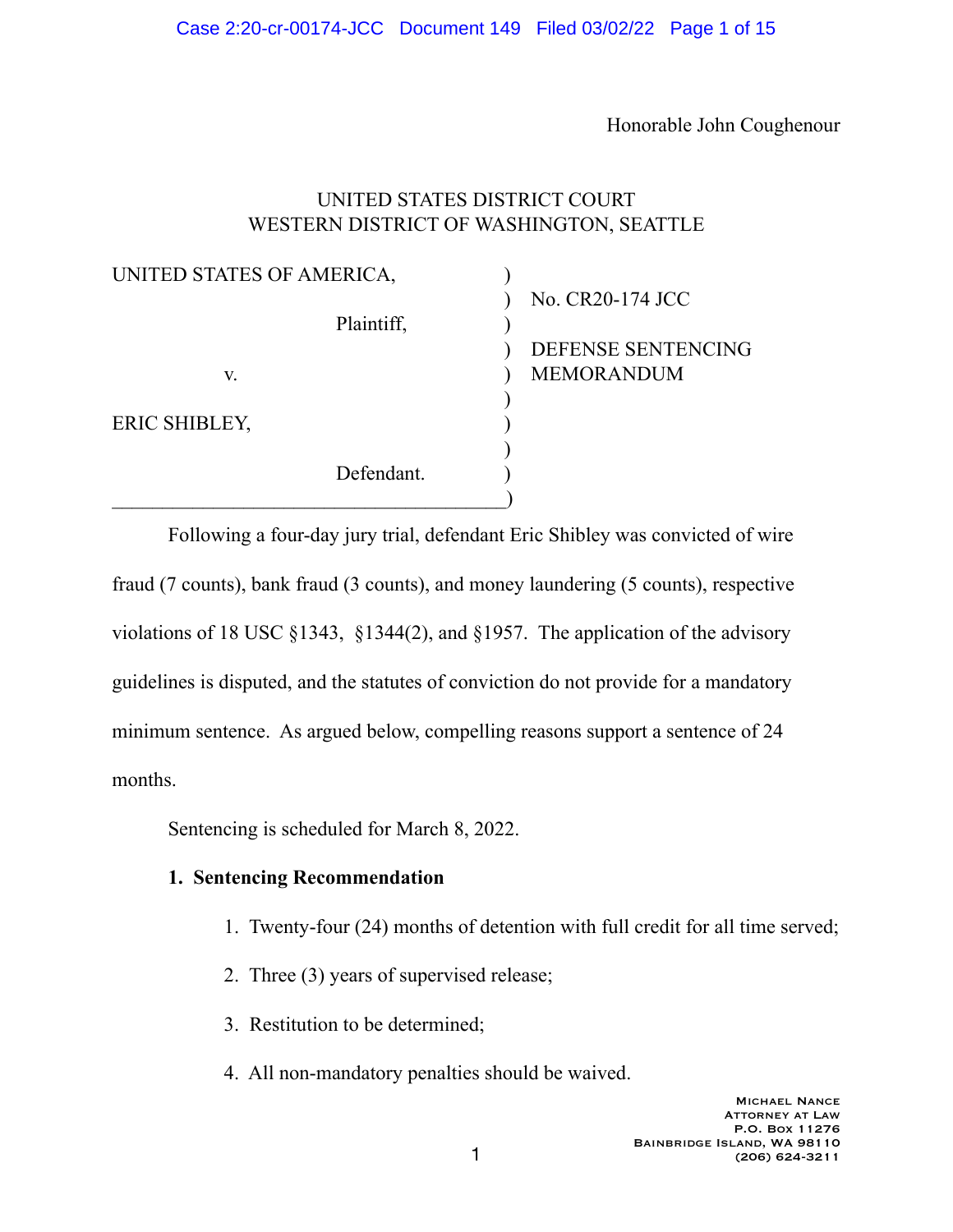## **2. Objections to Presentence Report and U.S. Guideline application**

 The defense objects to all matters contained with the Presentence Report that are inconsistent with arguments made herein. The burden of proof on the applicability of particular enhancements are on their proponents. The defense calculates the advisory guidelines as follows:

6 - base offense level

 $16$  – intended loss between \$1.5 million and \$3.5 million (USSG §2B1.1(b)(1)(I))

 $-1$  - convicted under §1957 (USSG §2S1.1(b)(2)(A)

23 – total offense level

 Utilizing a Criminal History Category II, Mr. Shibley's advisory guideline range is 51 - 63 months.

## **a. Loss amount**

The proper loss amount is the greater of actual or intended loss. "Intended loss" includes "the pecuniary harm that the defendant purposely sought to inflict" . Application Note 3(A)(ii) to USSG §2B1.1. Mr. Shibley received approximately \$2.8 million in funded loans but the great majority of that was seized or frozen before it could be diverted further. According to an early government estimate, about \$255,000 remains unrecovered. Dkt #91, p. 22. In calculating a proper loss amount for guideline purposes, the government seeks to count additional loan application amounts never received and which Mr. Shibley assumed would not be totally funded. Even if the most punitive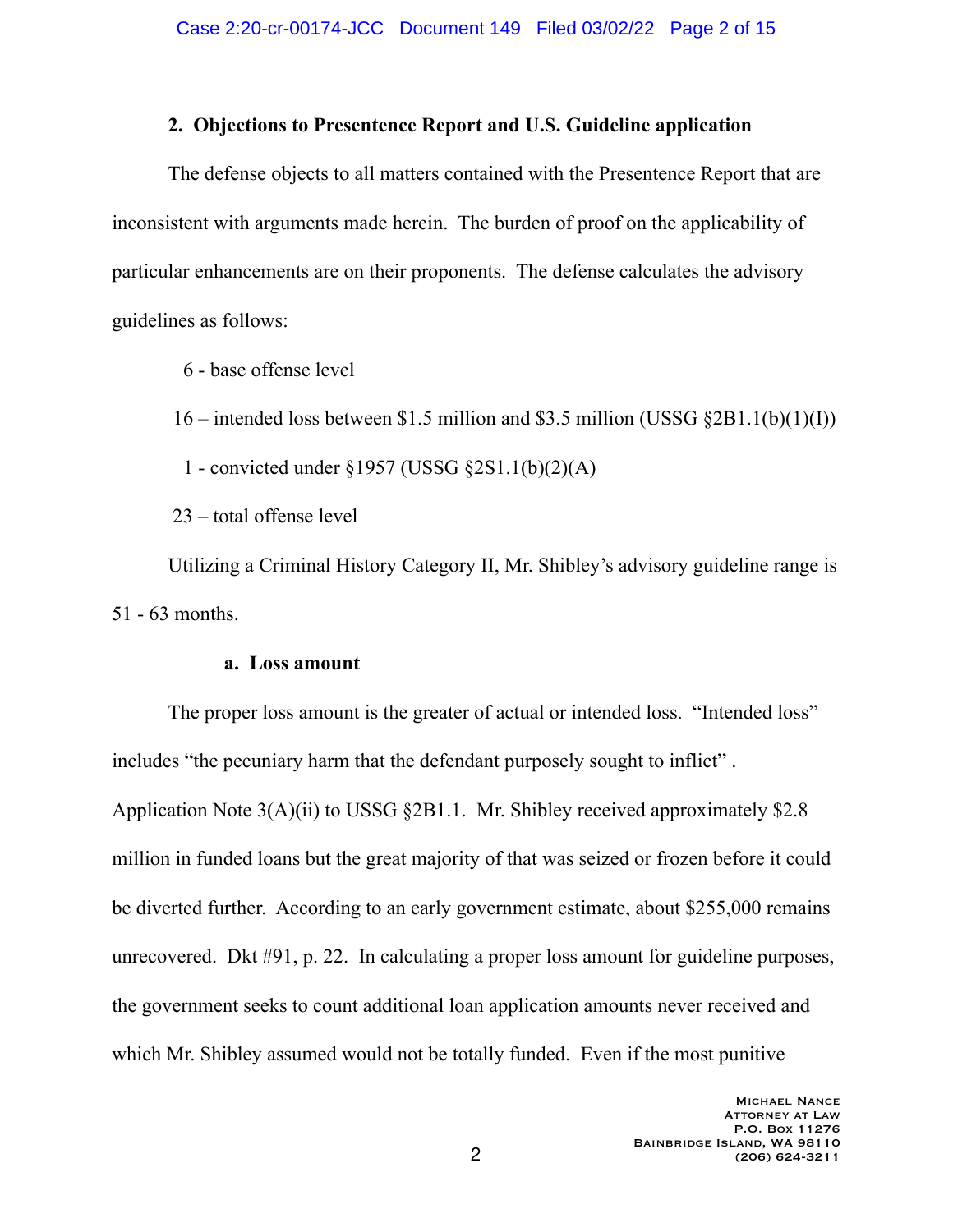interpretation is applied, the aggregate amount (\$3.639 million) is a small percentage above the \$3.5 million threshold for triggering application of level 18 loss amount. A benefit of a doubt would accord him only a 16 level enhancement.

### **b. Sophisticated means**

"Sophisticated means" means especially complex or especially intricate offense conduct pertain to the execution or concealment of an offense. Application Note 9(B) to USSG §2B1.1. *Any* fraud of the magnitude in question must by its very nature involve some degree of sophistication. Nothing about Mr. Shibley's fraudulent activity manifests a sophistication any greater than a garden-variety fraud of similar magnitude. If anything, Mr. Shibley's utter *lack* of sophistication in basic business, accounting and record-keeping conventions contributed to his undoing.

### **c. Obstruction**

An obstruction enhancement under USSG §3C1.1 requires that a defendant willfully obstruct or impede the administration of justice with respect to the investigation or prosecution. The PSI (p. 8, par. 31) cites two bases for the application: Mr. Shibley's production, in response to grand jury subpoenas, of false IRS Forms 941 and W-3 that he had abutted in support of his fraudulent PPP applications and his trial testimony that he "chose not to" turn one the names of certain employees of alleged employees fo Dituri Construction. Neither example supports an obstruction enhancement.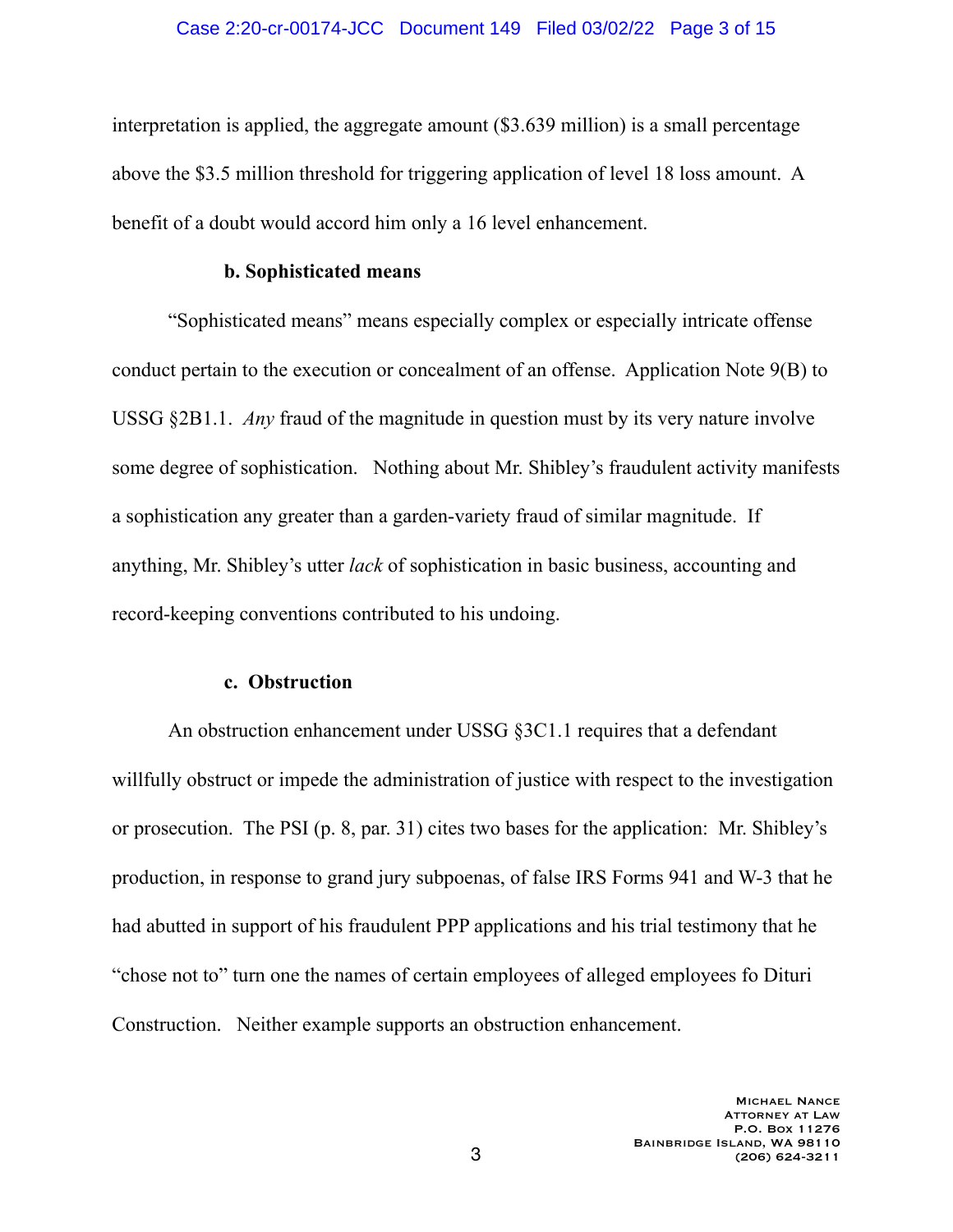# **i. The grand jury subpoena response**

On or about June 9, 2020, Mr. Shibley was served with a subpoena duces tecum

that requested production of a number of documents relating to various LLC entities that

he controlled. Among the various documents demanded were

*All documents relating to any loans applied for*, including but not limited to, loans associated with the Paycheck Protection Program under the CARES ACT or the Economic Injury Disaster Loan (EIDL) program, including, but not limited to:

2. *All documents relating to payroll information submitted as part of the loan application include but not limited to payroll information, any underlying documents to support payroll figures, and relevant documents including IRS Forms W-2, W-3, W-4, or MISC-1099*;

(emphasis supplied).

. . .

 Mr. Shibley was not able to produce many of the requested documents because they either did not exist or could not be located. The complained of Forms W-3 and 941 that he produced in response to the subpoenas, whether actually ever filed with the IRS and whether facially accurate or not, *were* related to the loans in question because they had been previously supplied in support of those applications. Their production was a literal compliance with the subpoenas and cannot constitute obstruction.

# **ii. Mr. Shibley's trial testimony**

 Mr. Shibley should not be punished for exercising his constitutional right to testify in his own defense. His denial of guilt is not a basis for obstruction. Even testimony that is not fully accurate may result from confusion, mistake or faulty memory and does not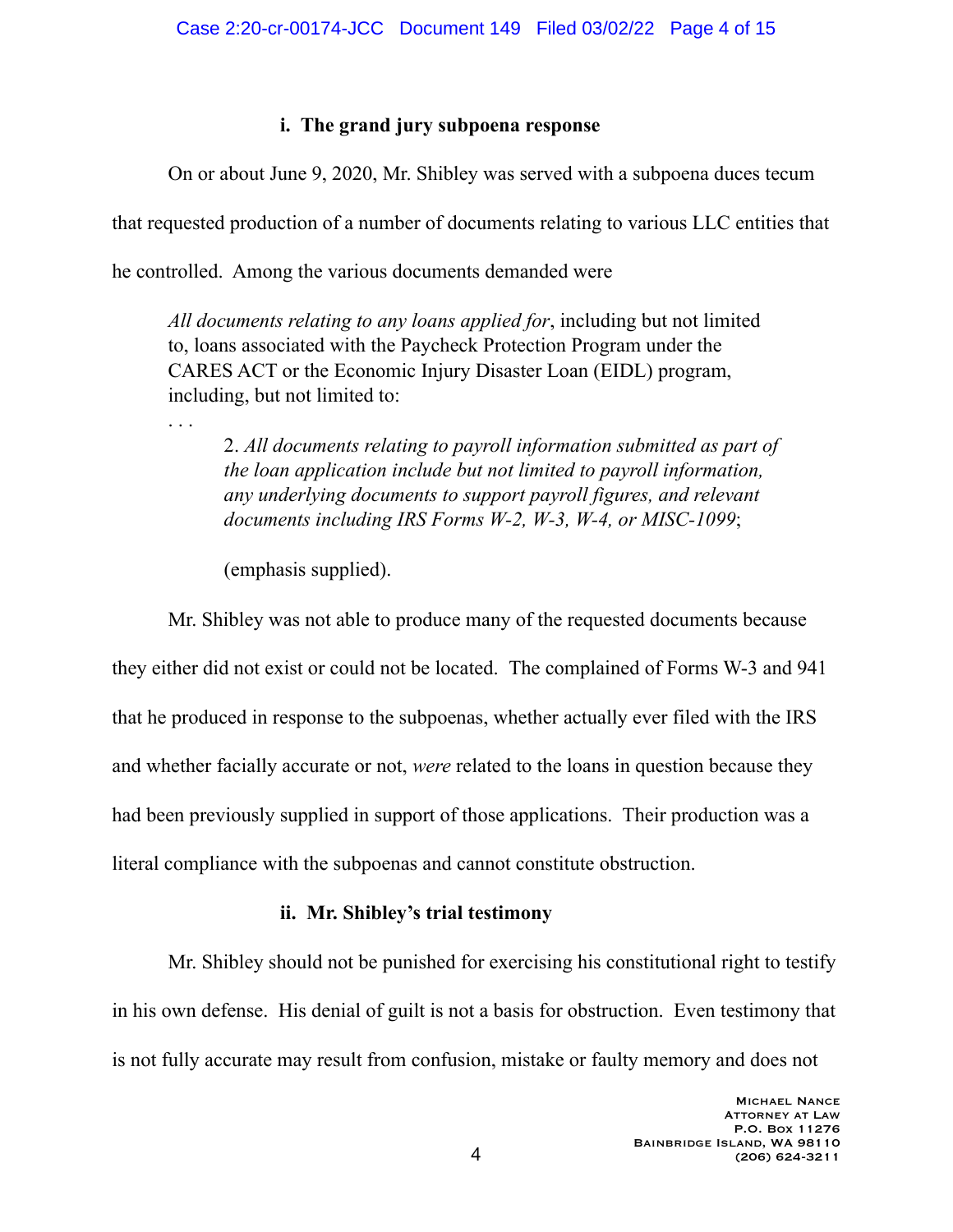necessarily reflect a willful attempt to obstruct justice. Application Note 2 to USSG §3C1.1.

 Mr. Shibley testified for several hours during which he made an offhand comment, now cited as obstructive, that "he chose not" to turn over employee names for Dituri Construction to the grand jury. But it has never been established that his business actually possessed documents available to him that listed the names of his purported employees. Initially, Mr. Shibley cannot be guilty of withholding the names of employees if, as the government insists, the employees do not exist. Even if employees did exist at some point or if Mr. Shibley believed they did, the subpoena commanded only that *documents* referencing them be produced. The subpoena did not ask that he prepare or compile a list of employees. Mr. Shibley's trial testimony that he chose not to provide names of employees, even if true, did not evidence a willful failure to comply with a subpoena that requested only documents.

No obstruction enhancement is appropriate.

## **d. Financial Condition/Ability to Pay**

 The Presentence Report (par. 64-65) greatly overstates Mr. Shibley's financial condition and his "ability to pay". While, on paper, he owns a residence and three rental properties, there are serious problems with all of them. All face imminent foreclosure for non-payment of mortgages and back-taxes. All currently house non-paying squatters who have trashed the properties, stolen property from within, and refused to leave. If the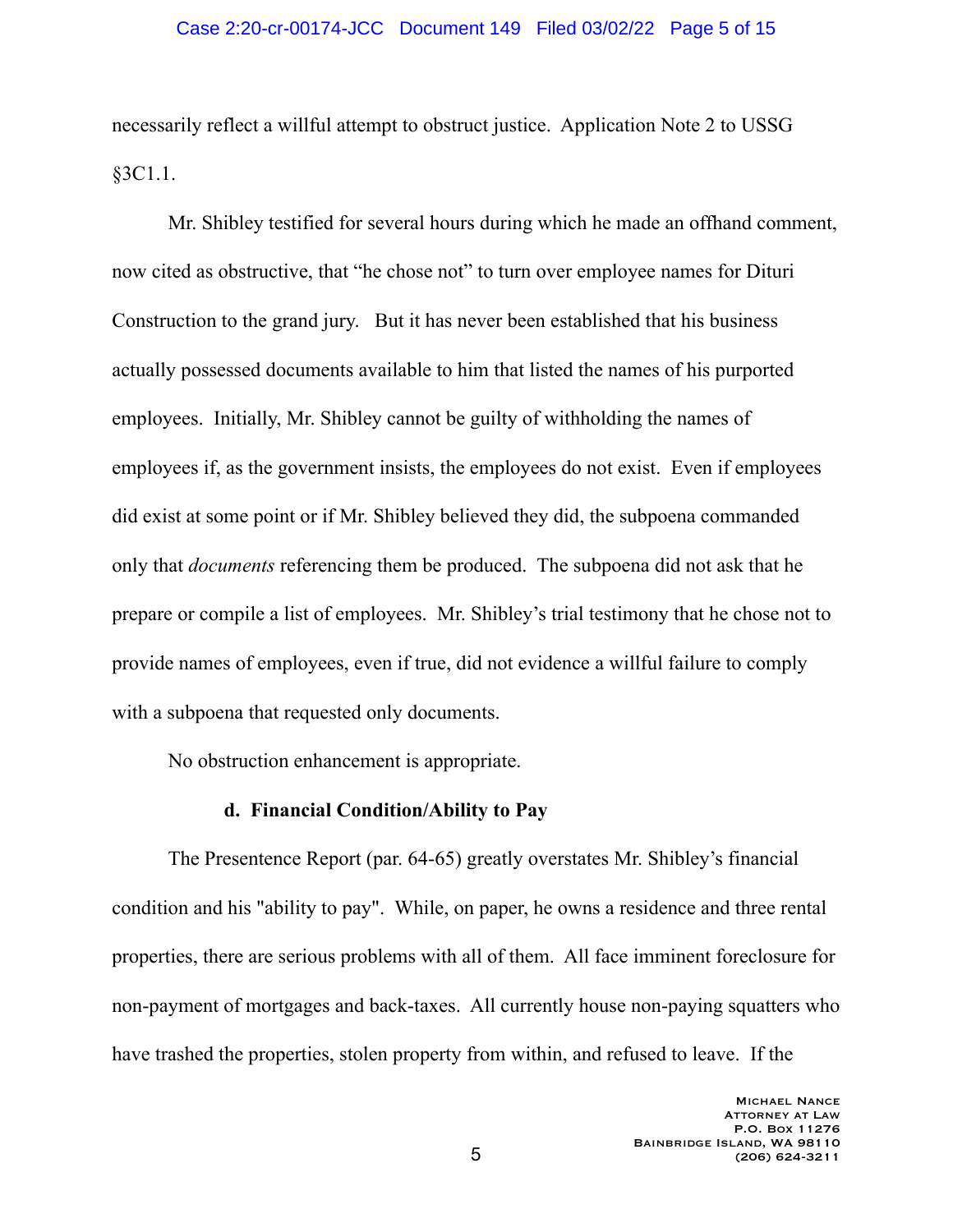### Case 2:20-cr-00174-JCC Document 149 Filed 03/02/22 Page 6 of 15

houses can be cleared of squatters and sold before pending foreclosures occur (a very iffy proposition), he may realize a modest return on his investments. Just as likely he loses everything to foreclosure and salvages nothing. Either way, he has court judgments (including likely forfeiture and restitution obligations in this case), back child support and unpaid tax obligations and outstanding bills. He is in no position to pay a fine.

# <span id="page-5-1"></span>**3. The court should impose a reasonable sentence crafted to fit the circumstances of the case and those of Mr. Shibley. A prison sentence of twenty-four months would be reasonable and achieve the stated purposes of § 3553(a), as clarified by recent Supreme Court guidance.**<sup>[2](#page-5-0)</sup>

 As determined by the jury, Mr. Shibley fraudulently procured loan proceeds from Covid-19 relief programs (the Paycheck Protection Program and the Economic Injury Disaster Loan Program) using applications contain false information about payroll and employees. For reasons that follow, the sentencing purposes of 18 USC 3553(a) can be satisfied with a sentence of twenty-four months followed by three years of supervised release.

<span id="page-5-0"></span>Sentencing courts now have the authority and a Supreme Court mandate to [2](#page-5-1) impose sentences that are not greater than necessary to satisfy the statutory purposes of sentencing, to consider *all* of the characteristics of the offender and circumstances of the offense, to reject advisory guidelines that are not based on national sentencing data and empirical research, and to serve their function in the constructive evolution of responsible guidelines. *See United States v. Booker*, 543 U.S. 220 (2005); *Rita v. United States*, 127 Ct. 2456 (2007); *Gall v. United States*, 128 S. Ct. 586 (2007); *Kimbrough v. United States*, 128 S. Ct. 558 (2007). The court must calculate the sentencing guideline range and then determine the appropriate sentence for the individual defendant in light of the statutory factors of 18 U.S.C. § 3553(a). *Nelson v. United States*, 129 S.Ct. 890 (2009).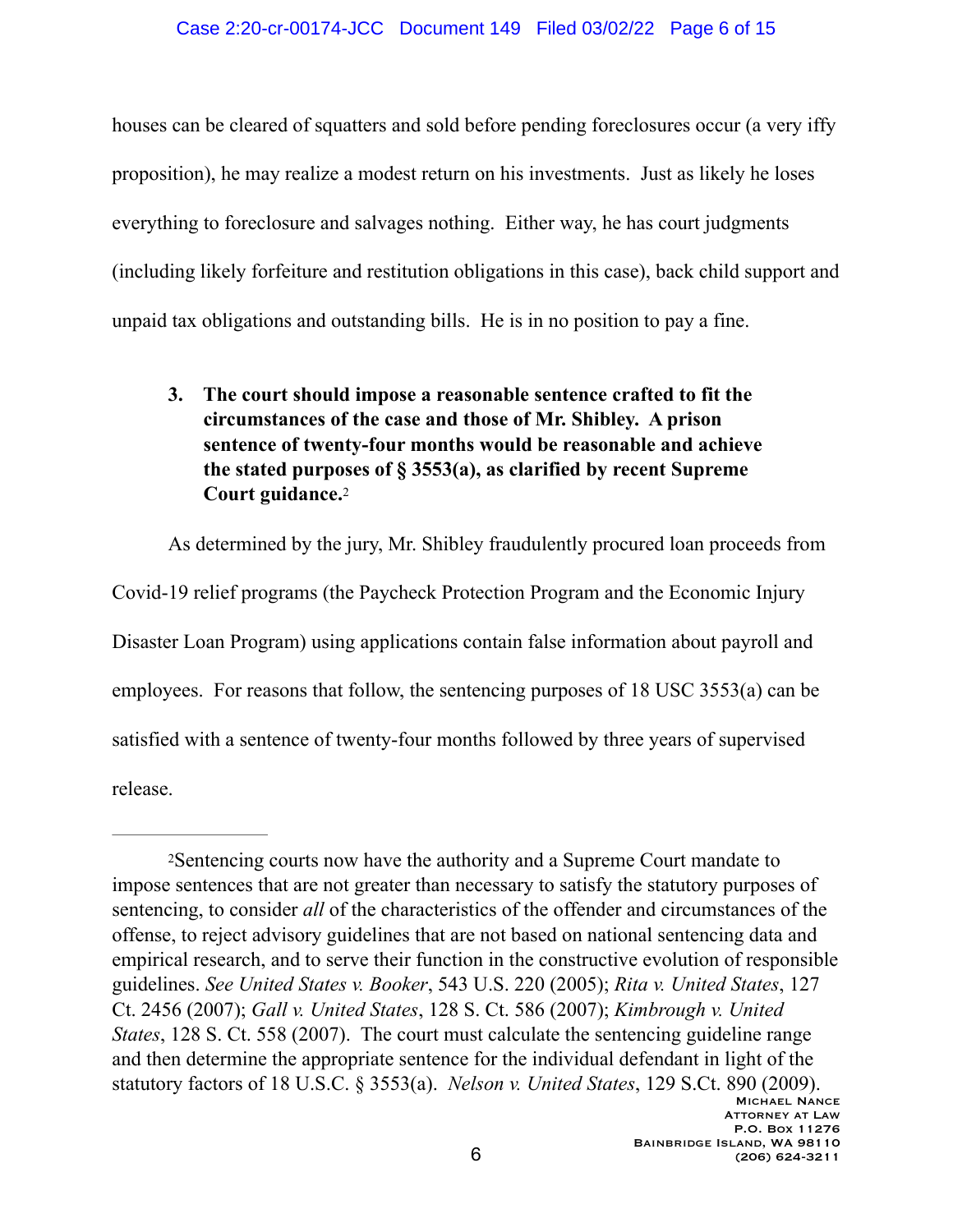## **a. Nature and circumstances of the offense and history and characteristics of the defendant (§ 3553(a)(1))**

Eric Shibley is an intelligent, creative and ambitious man with a large blind spot. He is quite capable of mastering difficult subject material (like internal medicine), of trying new things (like a new life in a new country amidst an alien culture), and of willingly assuming high risk ventures (i.e., witness his foray into the hyper-competitive world of highly-leveraged real estate investment). But he operates from a very different cultural perspective and a lack of personal insight that have created major adjustment problems and conflicts with authorities and in personal relationships. His self-perception as an outsider or outlier, together with his obsession to succeed has clouded his judgment and led to rash actions. His actions in this case, fueled by his recent self-distancing from the medical profession and community anxiety over the Covid pandemic, were an outgrowth of these aspects. They do not excuse his actions but perhaps help explain them.

 As depicted at trial, Mr. Shibley is from a prominent family in Bangladesh and distinguished himself early as a good student with a bright future. Motivated to fix the broken world he saw, he wanted to develop his interest in the healing arts and to be materially successful. While still in Bangladesh, he earned his medical degree and then pulled up roots and left behind all that he knew to move to the United States, the land of opportunity. Once here, he learned English and sought to navigate American culture and gain acceptable credentials here to practice medicine. He became a naturalized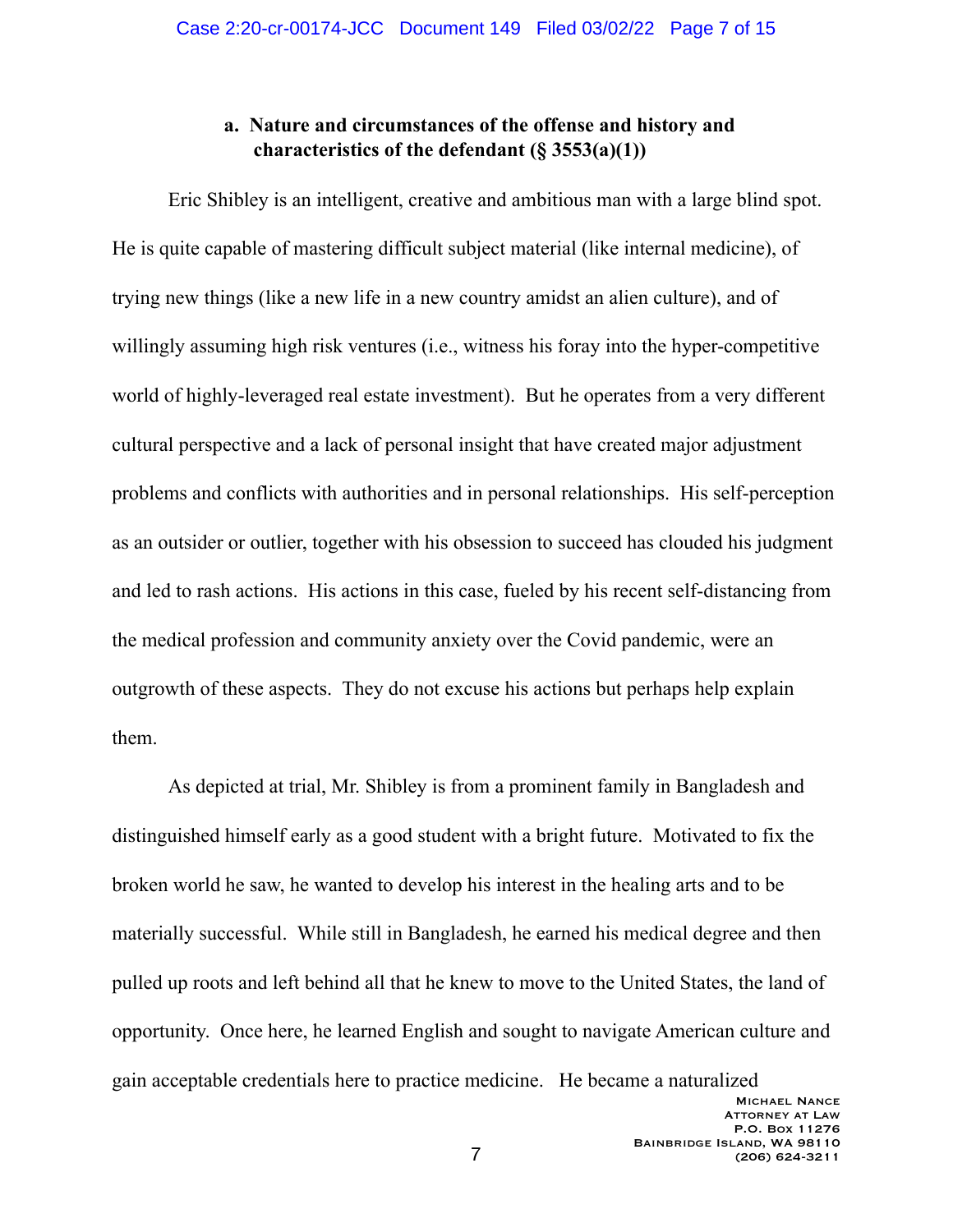#### Case 2:20-cr-00174-JCC Document 149 Filed 03/02/22 Page 8 of 15

American citizen and then a licensed, practicing physician. He practiced in several states, specializing in internal medicine. Eventually, he came to Washington State and initially worked in large hospitals.

 As recounted at trial Mr. Shibley, then Dr. Shibley, became disillusioned with the American health-care system and eventually attempted to transition into something that appealed to him but about which he lacked a detailed understanding: real estate investment and renovation. His plans lacked clear detail, documentation, licensing and permitting, budgeting, and accounting and financial management, to mention just some of their shortcomings.

 In the wake of the pandemic in early 2020 he was undoubtedly tempted by the prominent promotions for PPP loan relief and the seeming readiness of lenders to extend forgivable loans in a streamlined application process. But even allowing for overconfidence and the mistaken belief that some of his workers qualified as employees for PPP purposes, he clearly overreached in his numerous loan applications. A jury determined his actions to be fraudulent.

 The intended recipients of the PPP and EIDL loan funds were, indeed, businesses with legitimate employees. But the trial did not reveal a single legitimate PPP applicant who was denied a loan for lack of available funds. See trial testimony of SBA attorney Kathleen Littwin, who also testified that there was a substantial amount of authorized and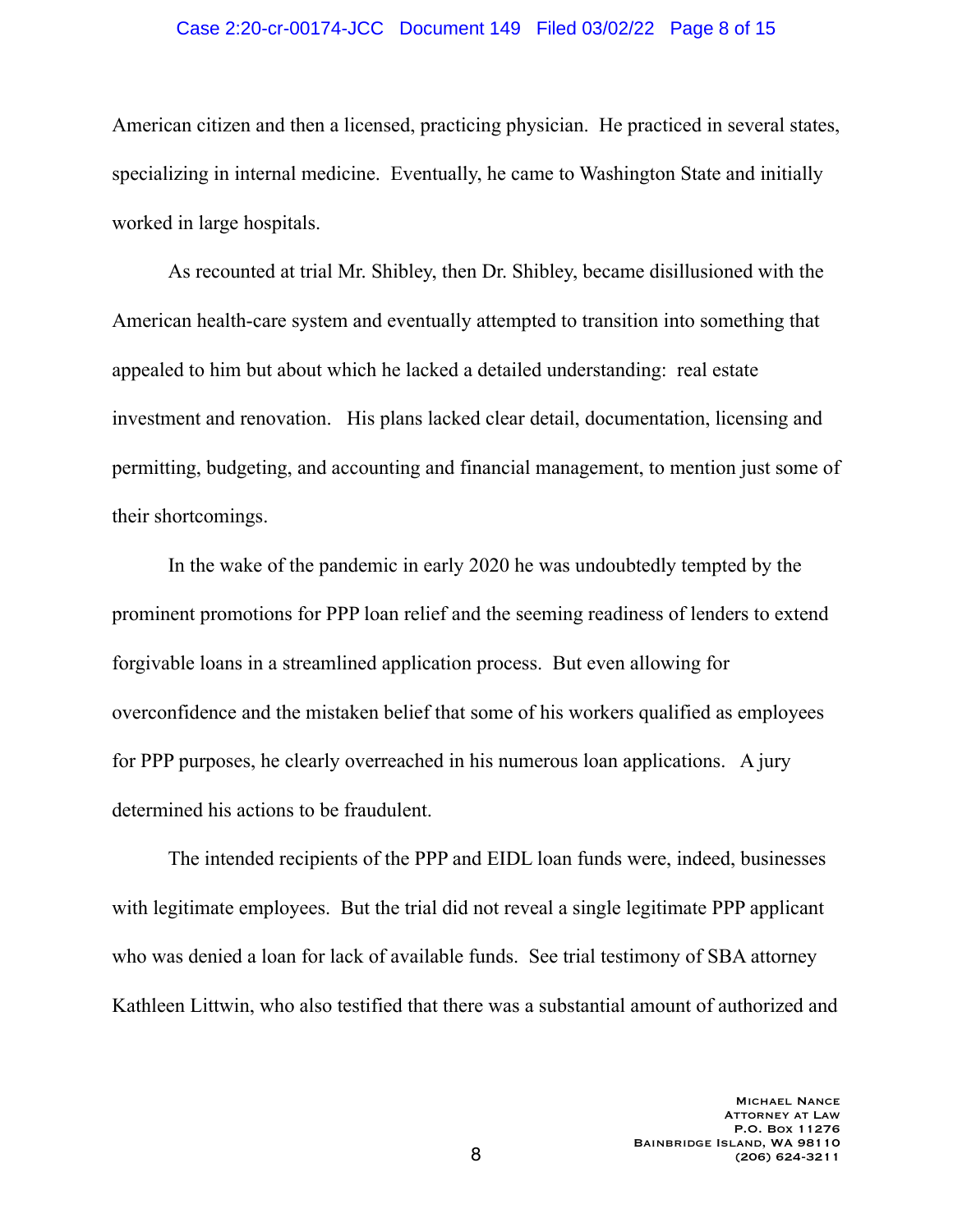available PPP loan funds available when the program ended. *US v. Shibley* trial

transcript, testimony of Kathleen Littwin, November 15, 2021, p. 170, lines 3-18.

 Perhaps as a sign of his evolving empathy, Mr. Shibley feels some remorse for his actions. See his attached letter to the court.

# **b. Sentencing purposes (§ 3553(a)(2))**

Deterrence, incapacitation, and rehabilitation are prospective and societal – each looks forward and asks: What amount and kind of punishment will help make society safe? In contrast, retribution imposes punishment based upon moral culpability and asks: What penalty is needed to restore the offender to moral standing within the community?

*United States v. Cole*, slip op., 2008 WL 5204441 \*4 (N. D. Ohio Dec. 11, 2008).

# **i. Seriousness of the offense**

Section  $3553(a)(2)(A)$  requires the court to consider "the need for the sentence

imposed . . . to reflect the seriousness of the offense, to promote respect for the law, and to provide just punishment for the offense." A sentence that is excessive in light of the seriousness of the offense promotes disrespect for law and provides unjust punishment.

 Further incarceration of Mr. Shibley would be needlessly counterproductive. In his circumstances additional jail time will not promote respect for the law and is not necessary to hold him fully accountable.

## **ii. Deterrence to Criminal Conduct**

Section  $3553(a)(2)(B)$  requires the court to consider "the need for the sentence"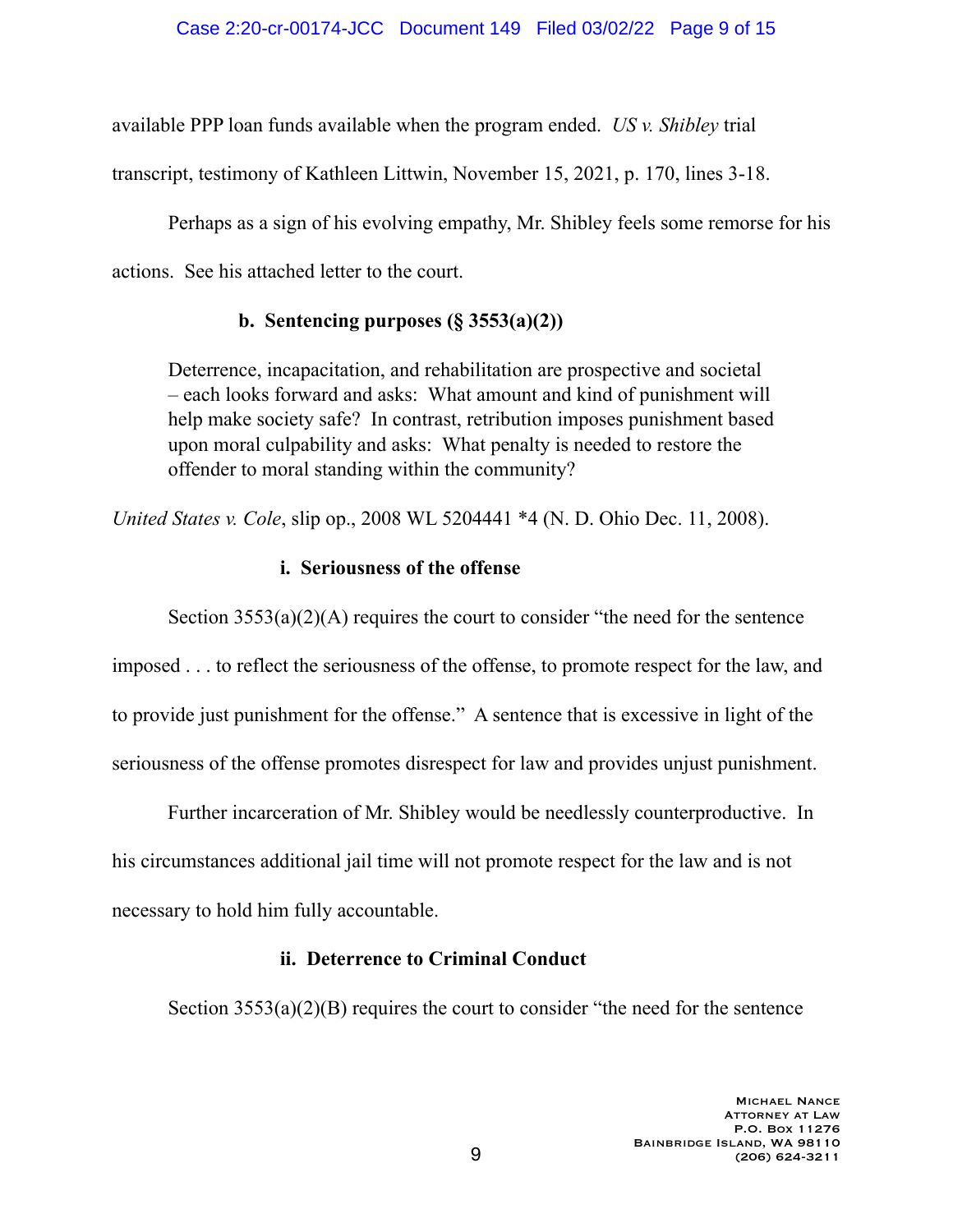#### Case 2:20-cr-00174-JCC Document 149 Filed 03/02/22 Page 10 of 15

imposed . . . to afford adequate deterrence to criminal conduct." But the proper question for the court is "marginal deterrence," *i.e.*, whether any particular quantum of punishment results in increased deterrence and thus decreased crime. Here, the findings are uniformly negative: there is no evidence that increases in sentence length reduce crime through deterrence. "Three National Academy of Science panels, all appointed by Republican presidents, reached that conclusion, as has every major survey of the evidence." Michael Tonry, *Purposes and Functions of Sentencing*, 34 Crime and Justice: A Review of Research 28-29 (2006).

 In one of the best studies of specific deterrence, which involved federal white collar offenders (presumably the most rational of potential offenders) in the pre-guideline era, no difference in deterrence was found even between probation and imprisonment. *See* David Weisburd et. al., *Specific Deterrence in a Sample of Offenders Convicted of White-Collar Crimes*, 33 Criminology 587 (1995).

<span id="page-9-1"></span> Mr. Shibley has already suffered severe collateral consequences from this conviction in the form of his revoked medical license and the devastation of his once-promising and long-neglected real estate investments.<sup>[1](#page-9-0)</sup> An additional jail term would serve little deterrence purpose.

<span id="page-9-0"></span><sup>&</sup>lt;sup>[1](#page-9-1)</sup> Even if not directly collateral, his summary medical license suspension in August 2020 related to conduct occurring concurrently with the charged conduct. In any event these convictions make the likelihood of his ever regaining his medical license very remote.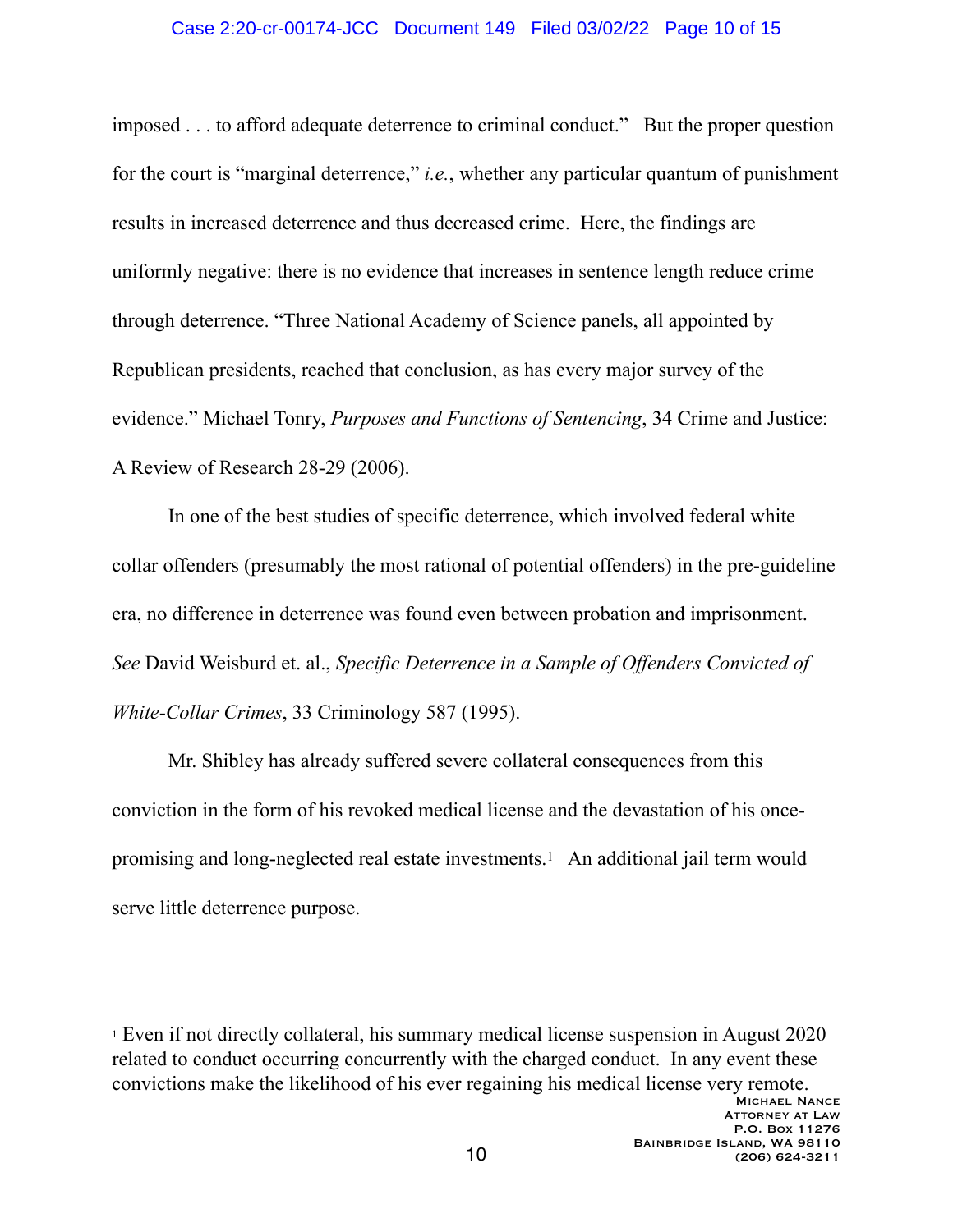## **iii. Protection of the public from further crimes of the defendant**

Section  $3553(a)(2)(C)$  requires the court to consider "the need for the sentence imposed . . . to protect the public from further crimes of the defendant."

 Mr. Shibley has little desire to ever again practice medicine or pursue a career in real estate investment, as both endeavors have brought him little but personal and financial misery. Even without additional prison time, the proposed special conditions of his supervised release will allow for close monitoring of his financial dealings and serve as substantial protection of the public.

## **iv. Rehabilitation in the most effective manner**

Section  $3553(a)(2)(D)$  requires the court to consider "the need for the sentence imposed . . . to provide the defendant with needed educational or vocational training, medical care, or other correctional treatment in the most effective manner."

 Mr. Shibley would likely benefit from mental health and substance abuse treatment and counseling, either within the BOP as a RDAP program participant or as a condition of his supervised release.

 Once he is out of custody Mr. Shibley hopes to write commercially concerning his interests in the healing arts and science. He believes staying active and productive, particularly in areas in which he has expertise, will be most beneficial to himself and others.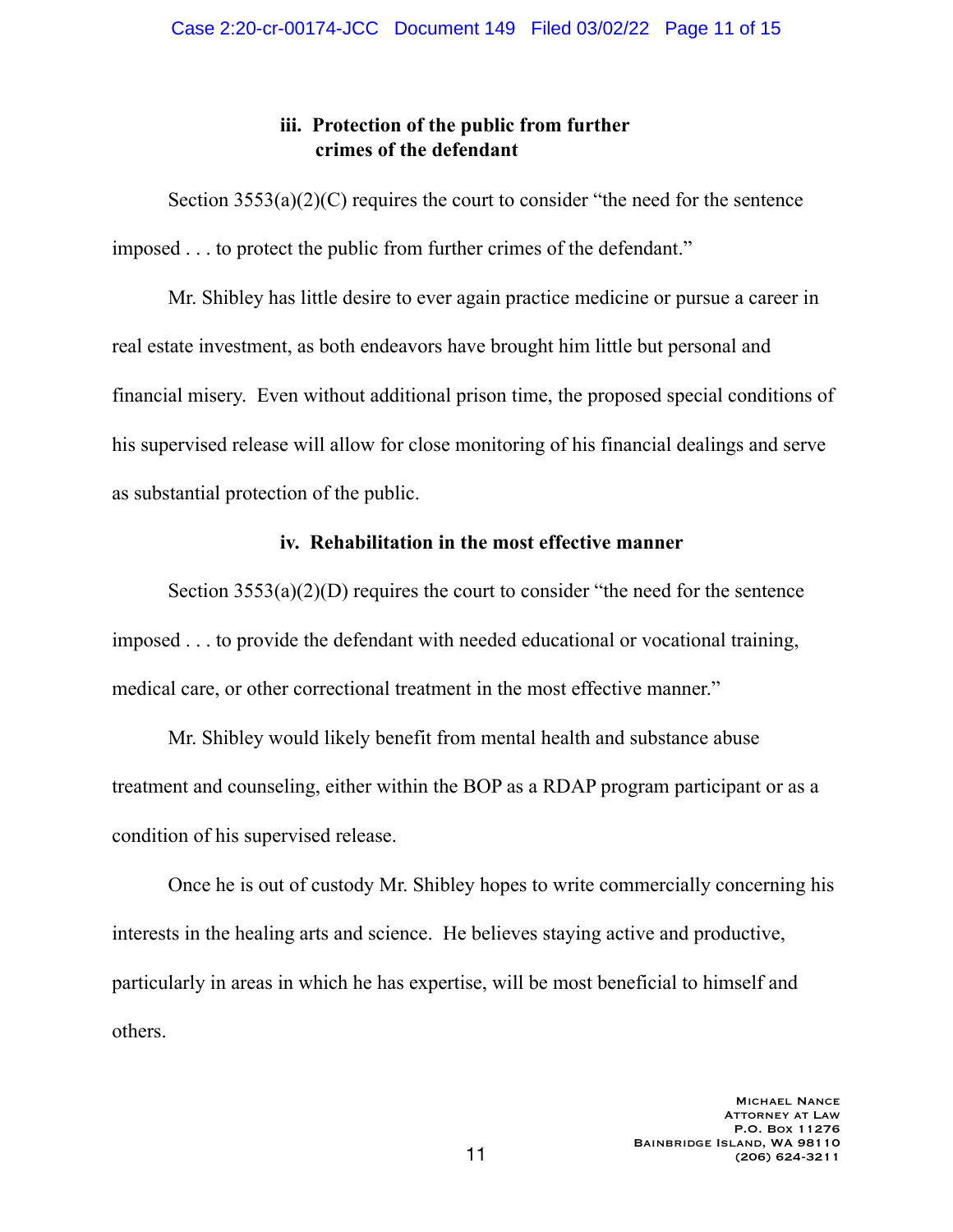### **v. Consideration of Unwarranted Disparities**

Section 3553(a)(6) requires the court to "avoid unwarranted sentence disparities among defendants with similar records who have been found guilty of similar conduct." Disparity gets its content from the purposes of sentencing. "Unwarranted disparity is different treatment that is unrelated to our legitimate sentencing goals or uniform treatment that fails to take into account differences among offenders that are relevant to our purposes and priorities." Paul J. Hofer, *Immediate and Long-Term Effects of United States v. Booker*, 38 Ariz. St. L.J. 425, 442 (2006).

 Defendants with similar records convicted of similar conduct vary widely in their culpability, risk of recidivism, dangerousness, and rehabilitation needs. Courts must now take account of these variations, and uniformity for its own sake is no longer the goal of the sentencing system. *See Kimbrough v. United States*, 128 S. Ct. 558, 574 (2007) ("[S]ome departures from uniformity were a necessary cost of the remedy we adopted.").

 Three other PPP cases from this district serve as obvious bases for comparison and all suggest the recommended sentence. See *United States v. Zhang*, WDWA #CR20-169 RAJ, *United States v. Mohan*, WDWA CR21-41 JCC, and *United States v. Hsu*, WDWA #CR20-191 JLR. All the defendants in these cases, like Mr. Shibley, were professionals who were convicted of filing multiple fraudulent CARES Act loan applications. Unlike Mr. Shibley, who has typically led a relatively modest lifestyle, those defendants defrauded the CARES program to finance exotic lifestyles. Defendant Mohan, a business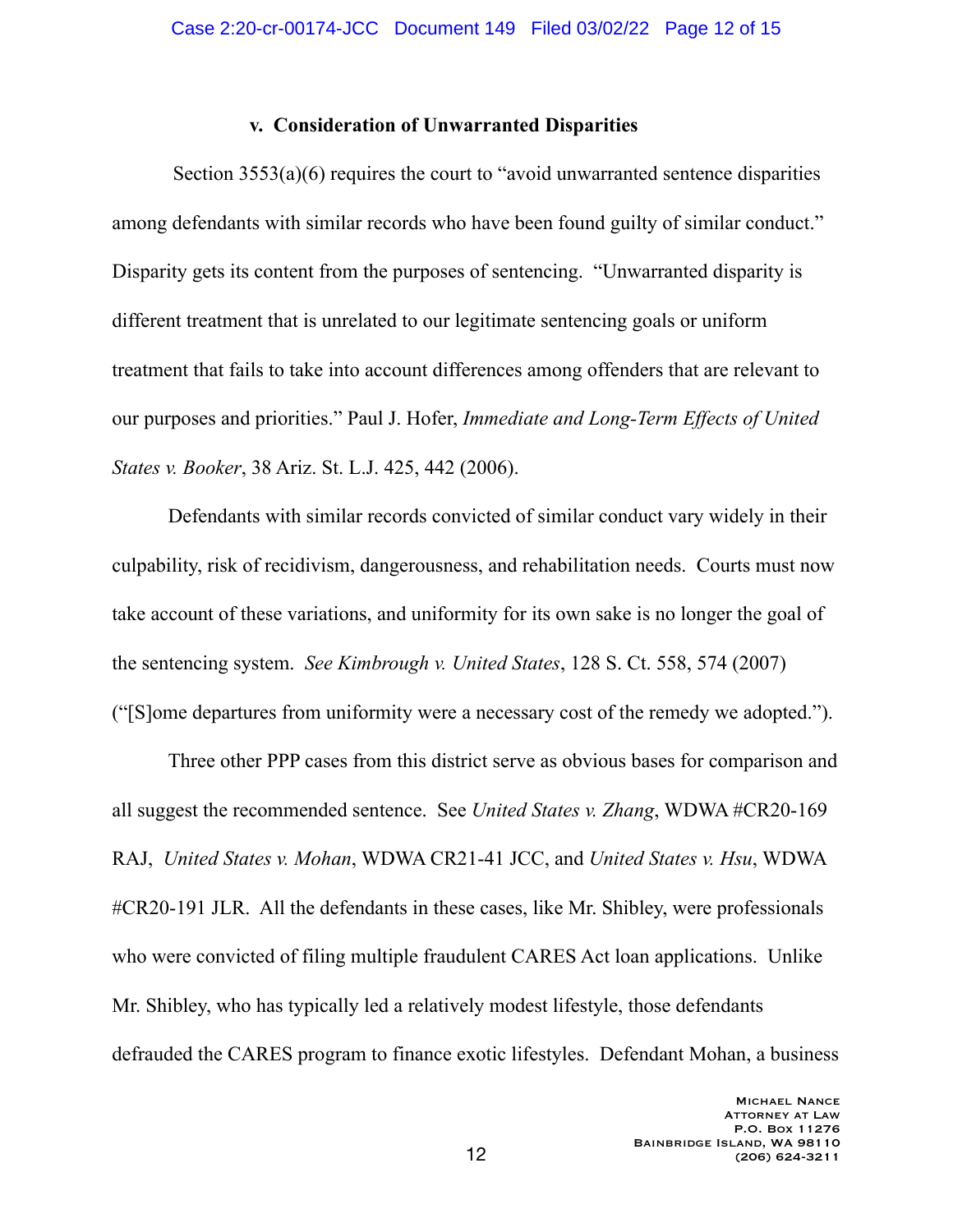#### Case 2:20-cr-00174-JCC Document 149 Filed 03/02/22 Page 13 of 15

executive, sought to steal \$5.6 million in CARES funds while he and his wife were employed at jobs earning \$500,000/year. He received a sentence of **24 months**. Defendant Hsu, who earned \$54,000 per month as a chiropractor and drove a Porsche, sought to steal \$1.2 million in CARES funds. He received **24 months**. Defendant Zhang, a software engineer earning \$19,000/month, sought over \$1.5 million in CARES funds. He received a sentence of **60 days.** 

A **24-month** sentence for Mr. Shibley would be in line with the punishment these comparable PPP defendants received and consistent with the imperative to avoid unwarranted disparities.

#### **vi. Other considerations**

 The Presentence Report correctly notes other bases for a downward variance. These include Mr. Shibley's substance abuse and mental health issues, which are substantial, and his almost 18-month in-custody history involving a severe Covid-19 infection and multiple lockdowns at FDC. See *United States v. Carty*, 264 F.3d 191 (2d Cir. 2001)(downward variance proper where defendant confined in particularly harsh conditions).

### **4. Conclusion**

 Eric Shibley should suffer consequences appropriate to his transgressions, taking into account all of the sentencing factors of 18 USC § 3553(a). He made a grievous mistake in trying to appropriate government-guaranteed loan money intended for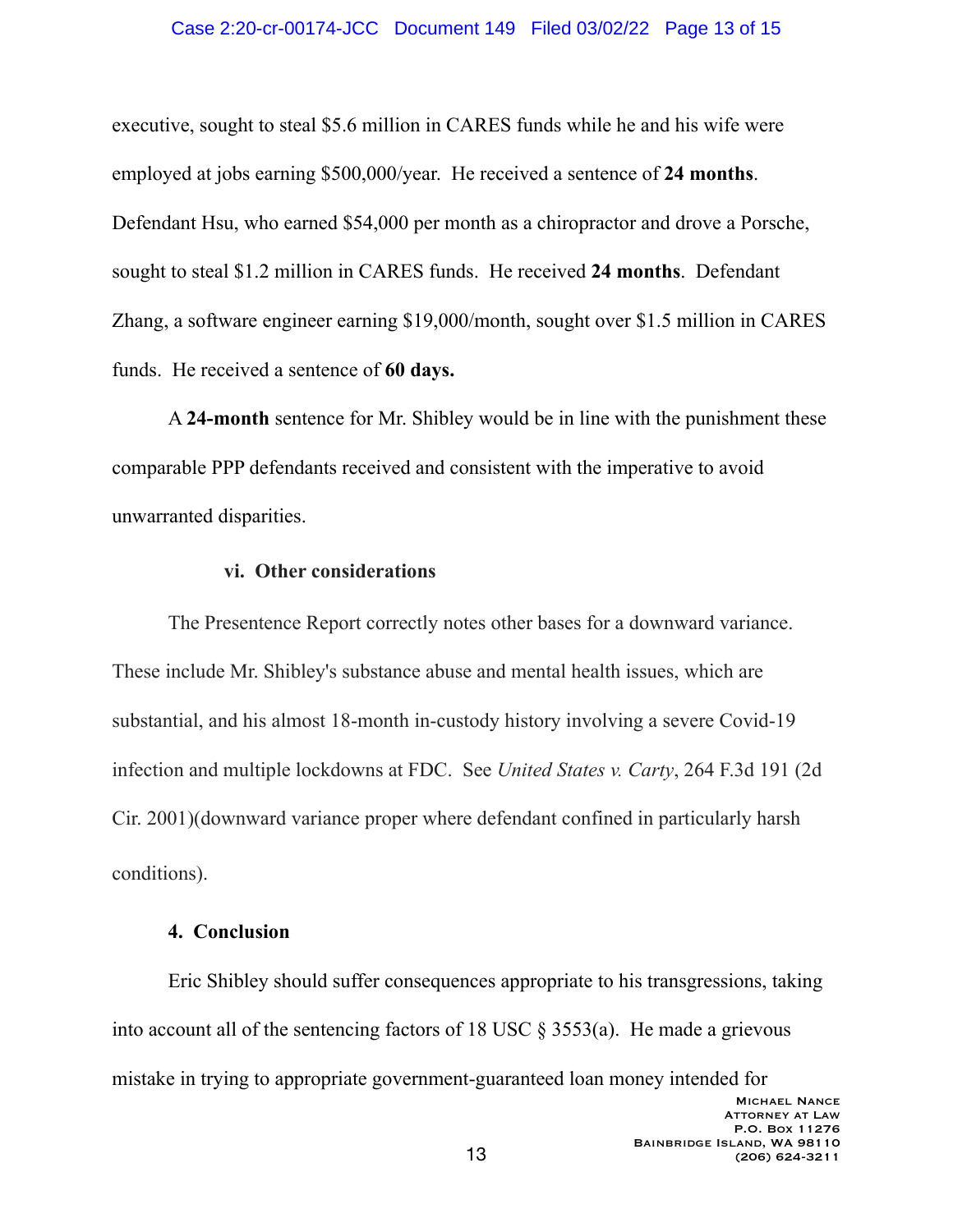## Case 2:20-cr-00174-JCC Document 149 Filed 03/02/22 Page 14 of 15

distressed businesses. He has fallen a long way from his days as a respected medical internist and just wants to begin his redemption.

 Under the totality of circumstances, he can easily be held accountable by a sentence of twenty-four months, eventually to be released to negotiate a more promising path than that last trodden.

Respectfully submitted this 2nd day of March, 2022.

 /s/ Michael Nance WSBA #13933 Attorney for Eric Shibley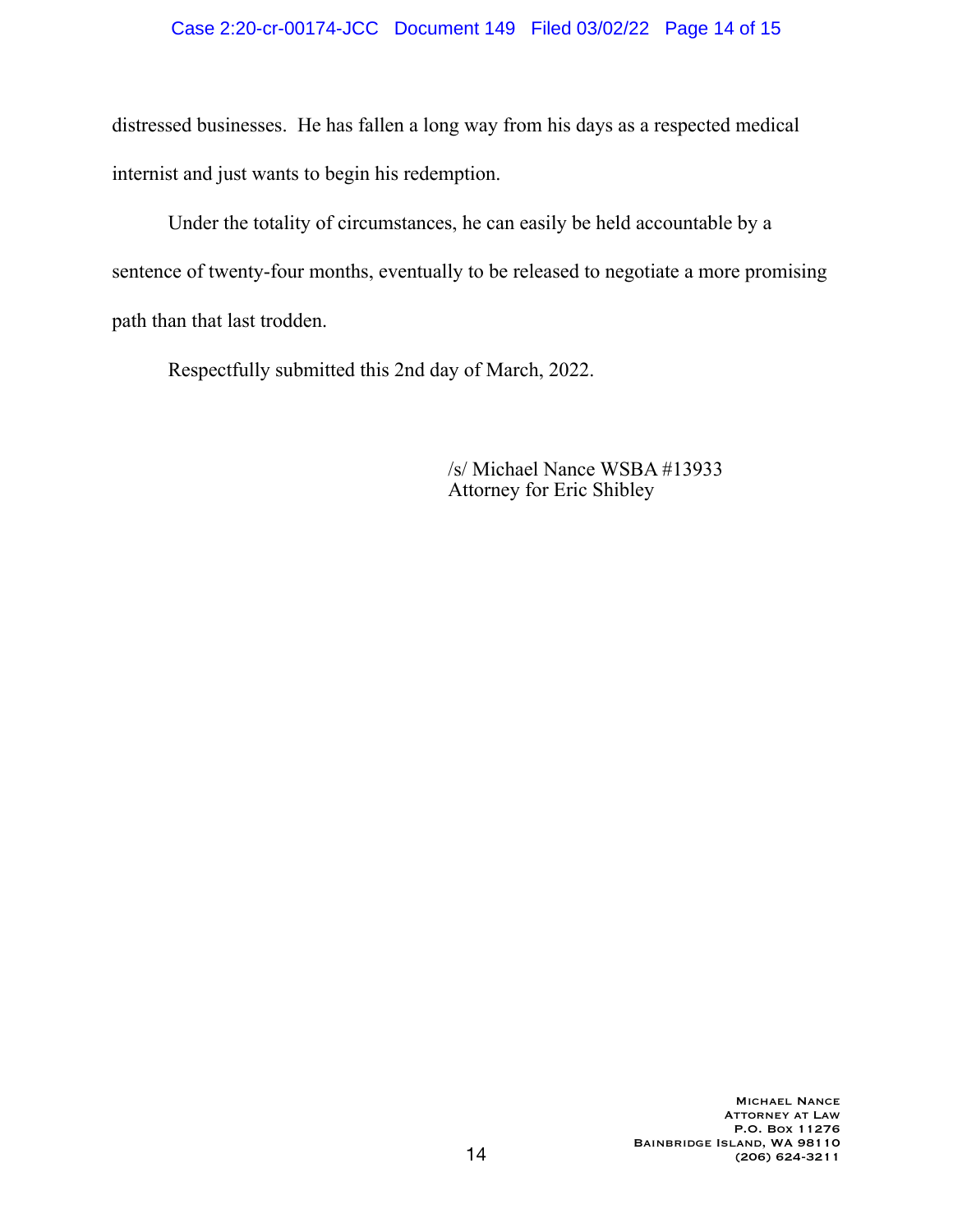## **Certificate of Service**

 I hereby certify that on the 2nd day of March, 2022, I electronically filed the foregoing with the clerk of the court using the CM/ECF system. Notice and copies of this filing will be sent electronically to counsel of other parties who are parties to the ECF system.

> /s/ Michael Nance, WSBA # 13933 email: michaelnancelaw@gmail.com